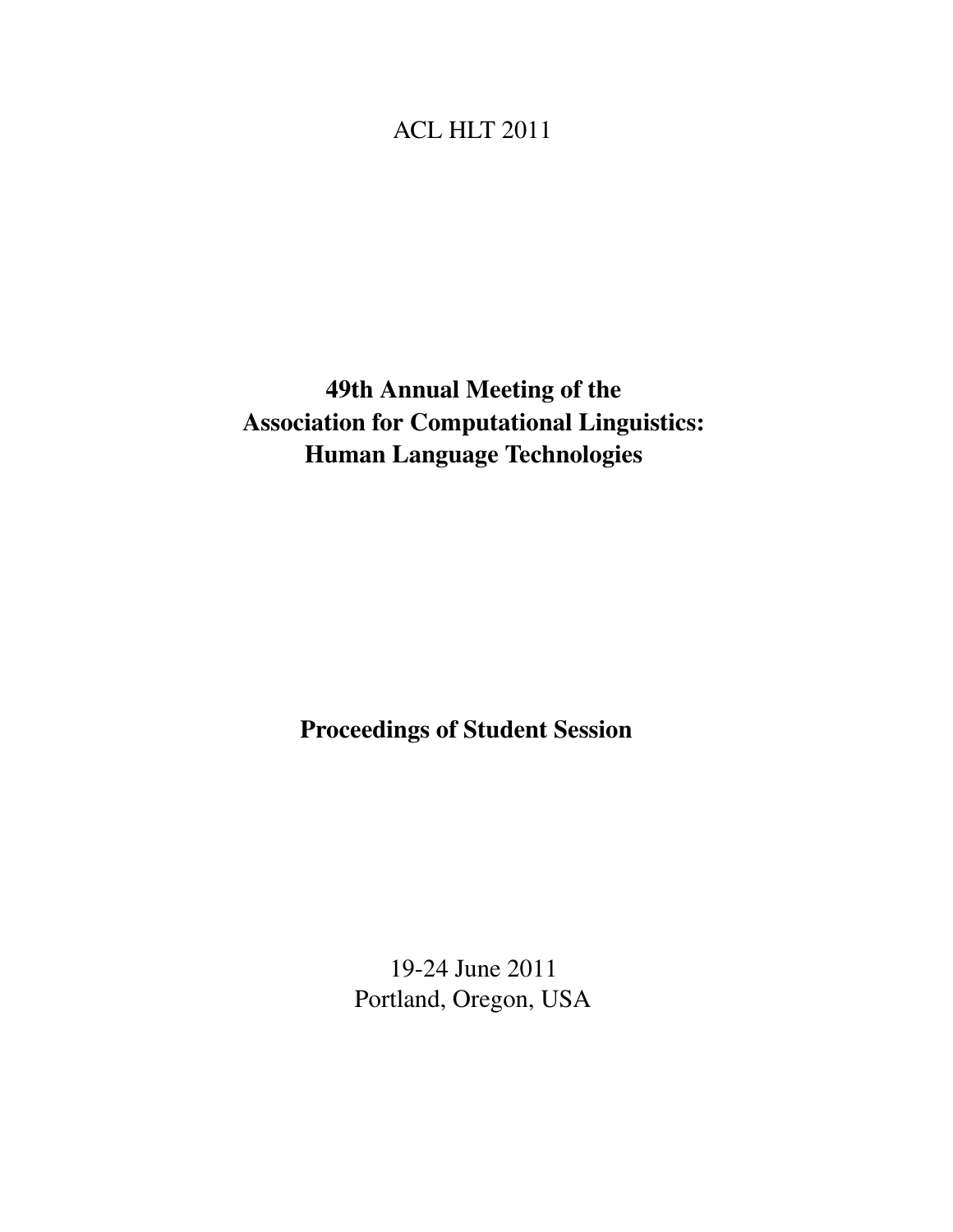Production and Manufaturing by

Omnipress, Inc. 2600 Anderson Street Madison, WI 53704 USA

c 2011 The Association for Computational Linguistics

Order copies of this and other ACL proceedings from:

Association for Computational Linguistics (ACL) 209 N. Eighth Street Stroudsburg, PA 18360 USA Tel: +1-570-476-8006 Fax: +1-570-476-0860 acl@aclweb.org

ISBN 978-1-932432-89-3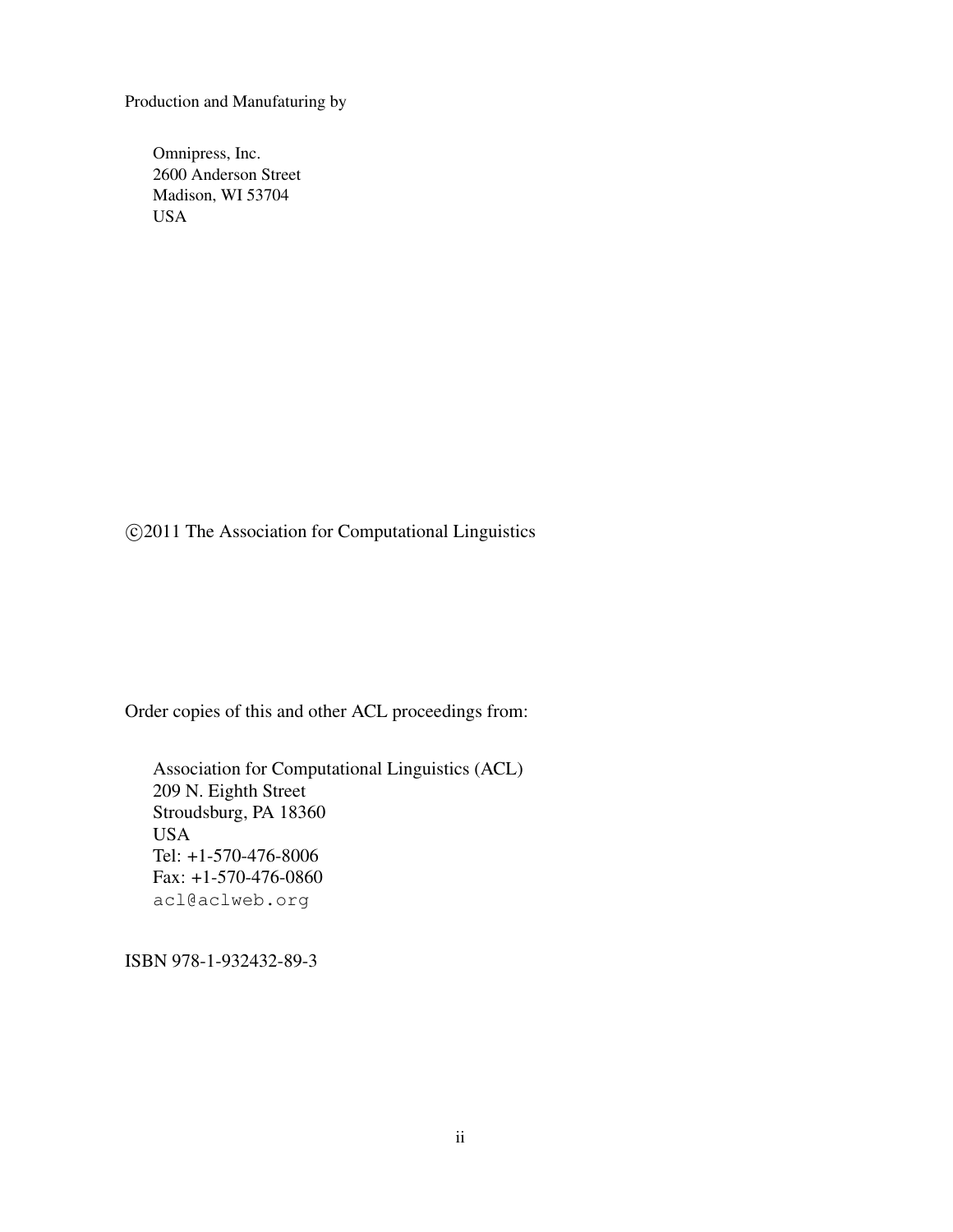### Introduction

Welcome to the ACL-HLT 2011 Student Session. This year, we have two separate submission types: Research Papers and Thesis Proposals. We accepted 22 out of the 57 submissions received from a wide variety of countries. Of the accepted submissions, 18 were Research Papers and 4 were Thesis Proposals. Each accepted paper is to be presented as a poster during the ACL-HLT 2011 Poster Session and assigned a mentor to provide specific feedback and guidance to our authors.

The overall quality of the submissions were high and we thank our Program Committee for their excellent feedback and reviews. We also thank our Faculty Advisors, Miles Osborne and Thamar Solorio, for their patience and guidance. We would also like to thank the entire ACL-HLT 2011 Organizing Committee, especially Dekang Lin, Brian Roark, Nate Bodenstab, Guodong Zhou, and Priscilla Rasmussen. All presenters were offered conference registration and travel support, thanks to generous support from the U.S. National Science Foundation (Award Number 1102435), the ACL Walker Student Fund, Google, and the European Association of Computational Linguistics. Finally, our highest gratitude goes to all the students who submitted to the Student Session. Thank you.

### Student Program Committee Members:

Hamid Chinaei, *Laval University, Canada* Markus Dreyer, *Johns Hopkins University, USA* Jennifer Gillenwater, *University of Pennsylvania, USA* Samer Hassan, *University of North Texas, USA* Tom Kwiatkowski, *University of Edinburgh, UK* Maider Lehr, *Oregon Health & Science University, USA* Abby Levenberg, *University of Edinburgh, UK* Ziheng Lin, *National University of Singapore, Singapore* Prashanth Mannem, *Indian Institute of Technology Hyderabad, India* Eric Morley, *Oregon Health & Science University, USA* Nathan Schneider, *Carnegie Mellon University, USA*

### Non-Student Program Committee Members:

Shane Bergsma, *Johns Hopkins University, USA* Delphine Bernhard, *LIMSI-CNRS, France* Steven Bethard, *Catholic University of Leuven, Belgium* Phil Blunsom, *University of Oxford, UK* Aoife Cahill, *Universitat Stuttgart, Germany ¨* Ben Carterette, *University of Delaware, USA* Yejin Choi, *Stony Brook University, USA* Stephen Clark, *University of Cambridge, UK* Berthold Crysmann, *University of Bonn, Germany* James Curran, *University of Sydney, Australia* Micha Elsner, *University of Edinburgh, UK* Sharon Goldwater, *University of Edinburgh, UK* Ben Hachey, *Macquarie University, Australia* Julia Hirschberg, *Columbia University, USA*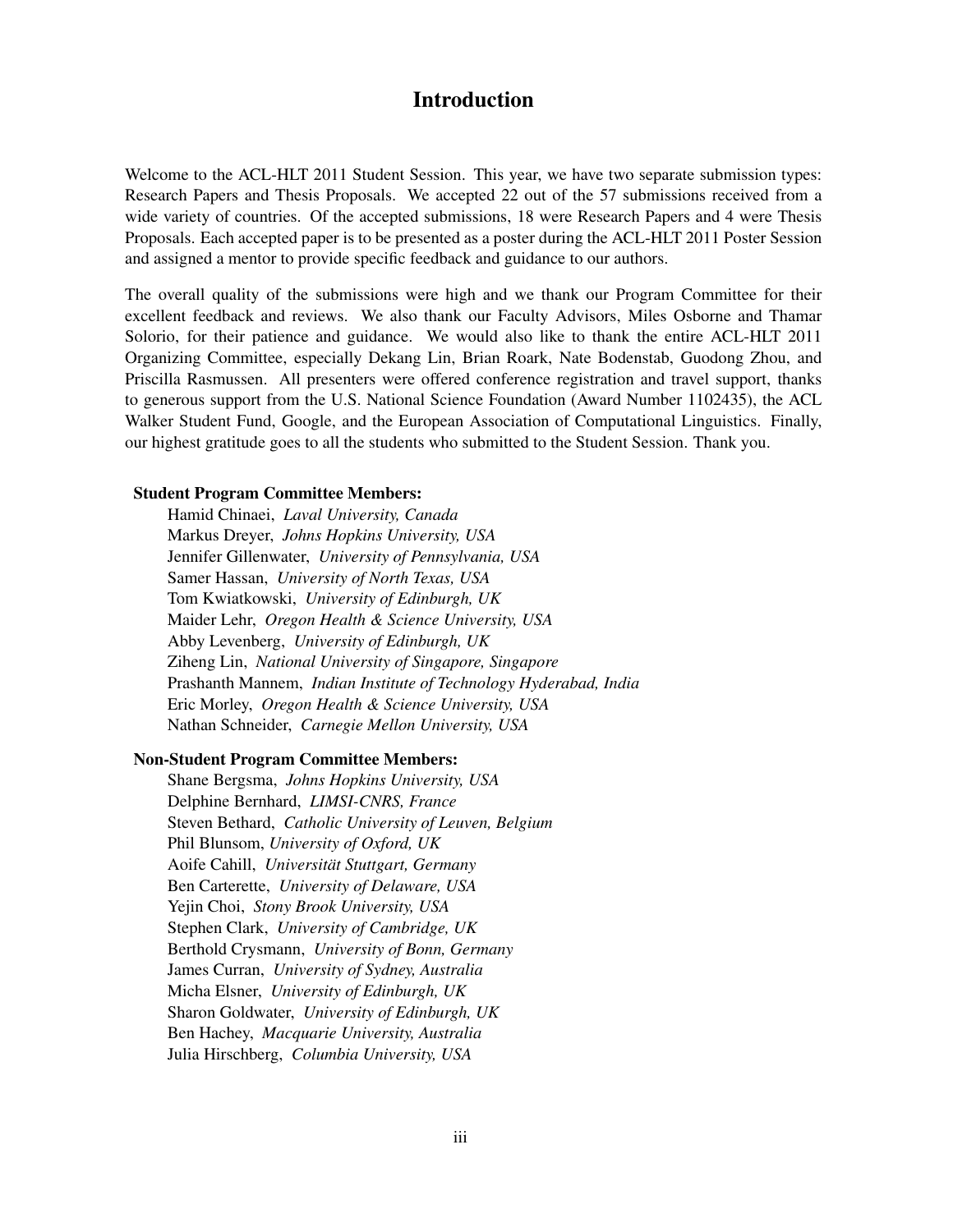Matt Huenerfauth, *The City University of New York, USA* Michael Johnston, *AT&T Labs, USA* Udo Kruschwitz, *University of Essex, UK* Giridhar Kumaran, *Microsoft, USA* Victor Lavrenko, *University of Edinburgh, UK* Chin-Yew Lin, *Microsoft, USA* Adam Lopez, *Johns Hopkins University, USA* David McClosky, *Stanford University, USA* Donald Metzler, *Univerity of Southern California, USA* Taniya Mishra, *AT&T Labs, USA* Saif Mohammad, *National Research Council Canada, Canada* Sebastian Pado, *University of Stuttgart, Germany* Katerina Pastra, *Institute for Language and Speech Processing, Greece* Pavel Pecina, *Dublin City University, Ireland* Hema Raghavan, *Yahoo, USA* Jan Romportl, *University of West Bohemia, Czech Republic* Helmut Schmid, *University of Stuttgart, Germany* Benjamin Snyder, *University of Wisconsin-Madison, USA* Veselin Stoyanov, *Johns Hopkins University, USA* Yi Su, *Nuance, USA* Joel Tetreault, *Educational Testing Service, USA* Lucy Vanderwende, *Microsoft, USA* Yorick Wilks, *University of Sheffield, UK* Fan Yang, *Nuance, USA* Alexander Yates, *Temple University, USA* Emine Yilmaz, *Microsoft, USA* Daniel Zeman, *Charles University in Prague, Czech Republic*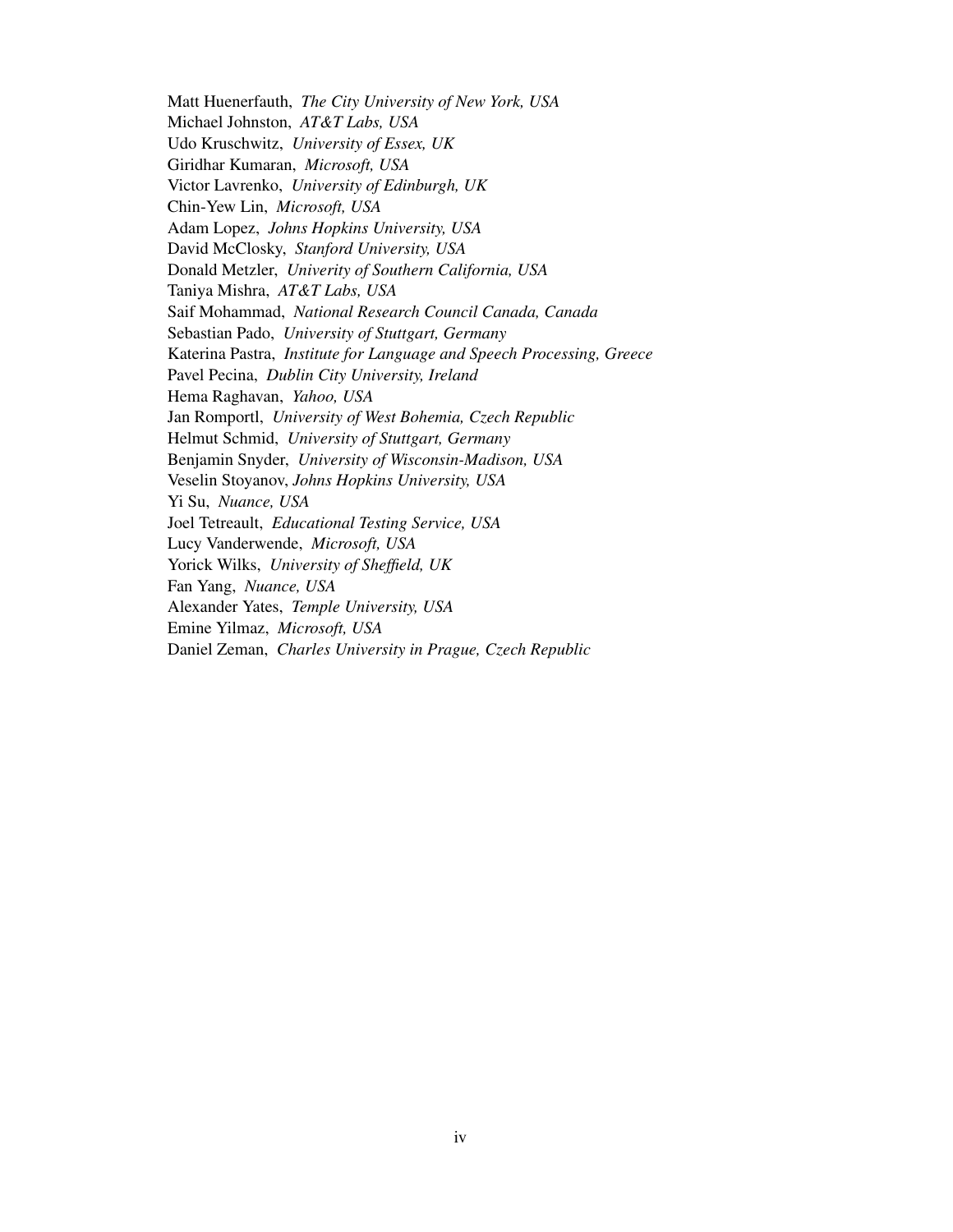### Student Co-Chairs:

Sasa Petrovic, University of Edinburgh Emily Pitler, University of Pennsylvania Ethan Selfridge, Oregon Health & Science University

### Faculty Advisors:

Miles Osborne, University of Edinburgh Thamar Solorio, University of Alabama at Birmingham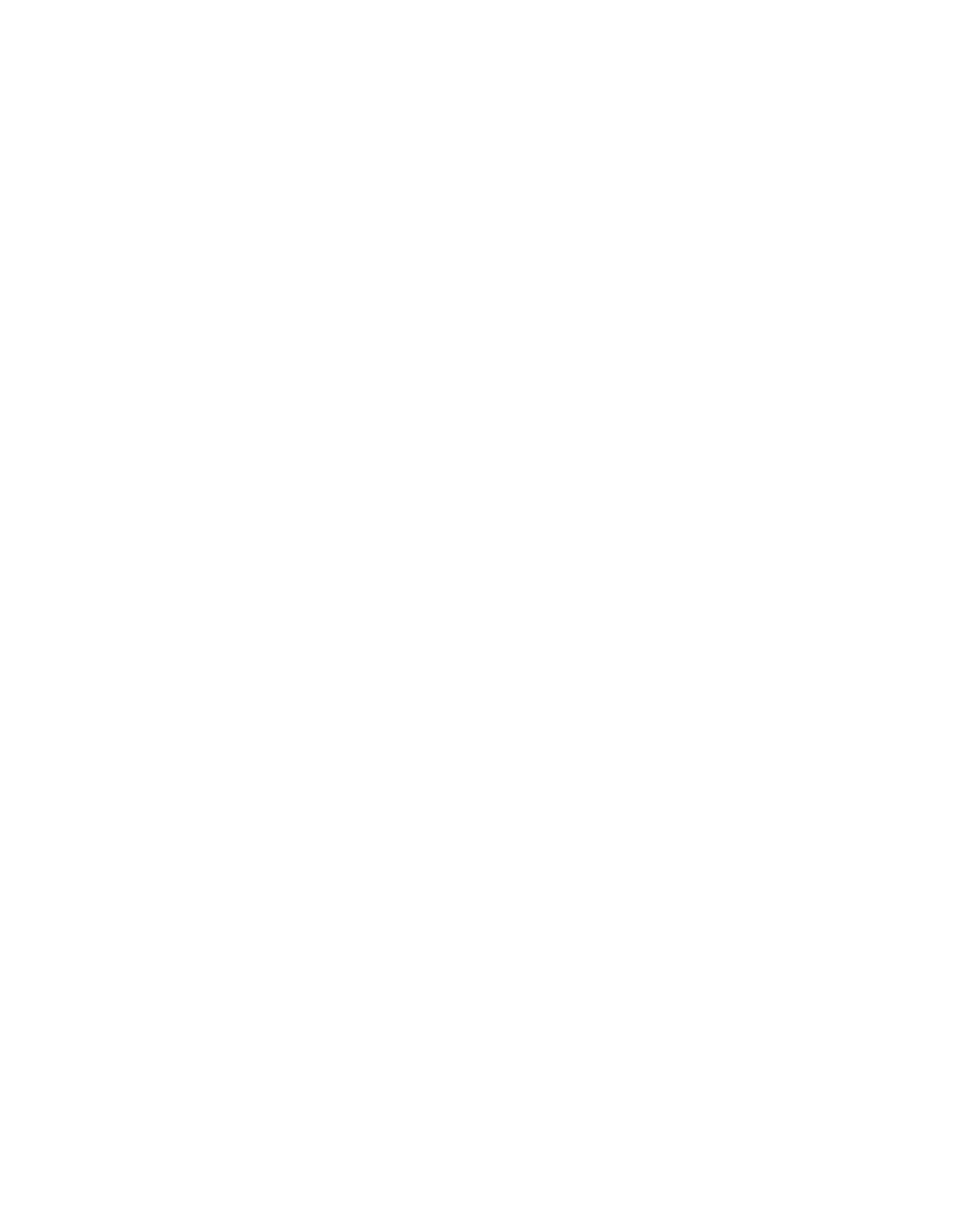## Table of Contents

| Word Alignment Combination over Multiple Word Segmentation                                 |
|--------------------------------------------------------------------------------------------|
| Sentence Ordering Driven by Local and Global Coherence for Summary Generation              |
| Pre- and Postprocessing for Statistical Machine Translation into Germanic Languages        |
| <b>Exploring Entity Relations for Named Entity Disambiguation</b>                          |
| <b>Extracting and Classifying Urdu Multiword Expressions</b>                               |
| A Latent Topic Extracting Method based on Events in a Document and its Application         |
| Syntax-based Statistical Machine Translation using Tree Automata and Tree Transducers      |
| ConsentCanvas: Automatic Texturing for Improved Readability in End-User License Agreements |
| Disambiguating temporal-contrastive connectives for machine translation                    |
| PsychoSentiWordNet                                                                         |
| Optimistic Backtracking - A Backtracking Overlay for Deterministic Incremental Parsing     |
| An Error Analysis of Relation Extraction in Social Media Documents                         |
| Effects of Noun Phrase Bracketing in Dependency Parsing and Machine Translation            |
| Towards a Framework for Abstractive Summarization of Multimodal Documents                  |
| Sentiment Analysis of Citations using Sentence Structure-Based Features                    |
| <b>Combining Indicators of Allophony</b>                                                   |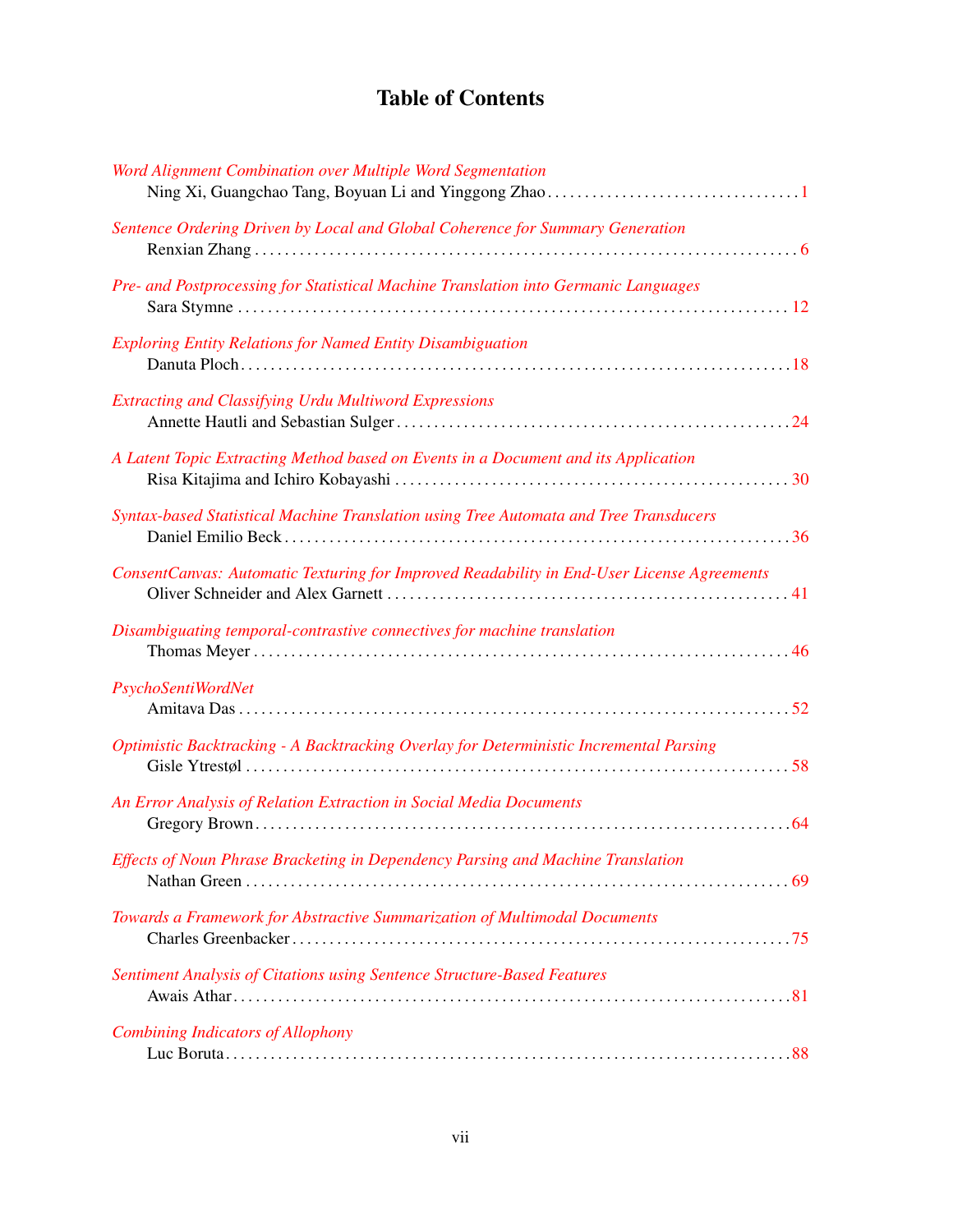| Turn-Taking Cues in a Human Tutoring Corpus                            |  |
|------------------------------------------------------------------------|--|
| Predicting Clicks in a Vocabulary Learning System                      |  |
| Exploiting Morphology in Turkish Named Entity Recognition System       |  |
| Social Network Extraction from Texts: A Thesis Proposal                |  |
| <b>Automatic Headline Generation using Character Cross-Correlation</b> |  |
| K-means Clustering with Feature Hashing                                |  |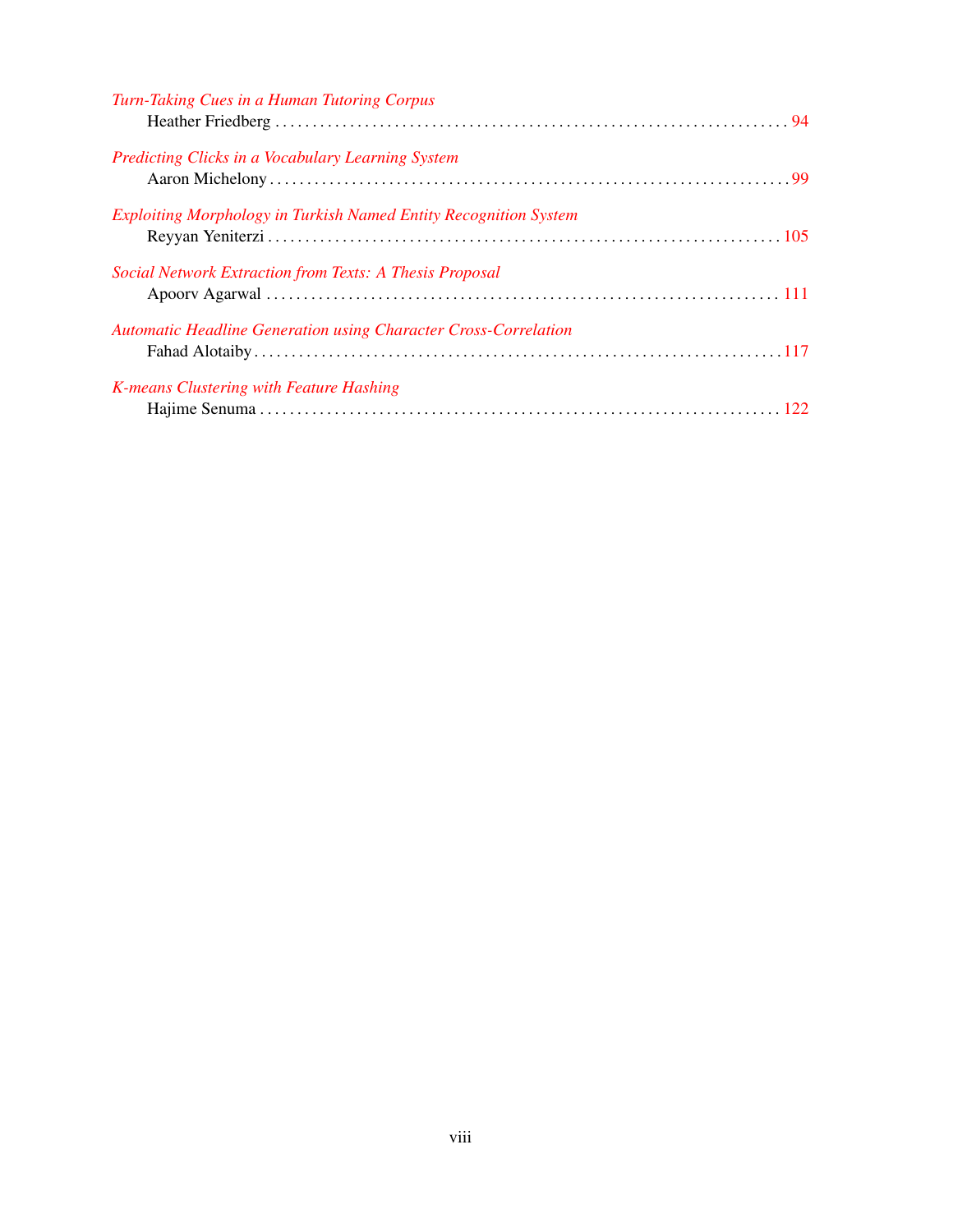## Conference Program

### Monday, June 20, 2011

#### (12:00-2:00)Student Lunch

#### (6:00-8:30)Poster Session(Student Session)

*Word Alignment Combination over Multiple Word Segmentation* Ning Xi, Guangchao Tang, Boyuan Li and Yinggong Zhao

*Sentence Ordering Driven by Local and Global Coherence for Summary Generation* Renxian Zhang

*Pre- and Postprocessing for Statistical Machine Translation into Germanic Languages* Sara Stymne

*Exploring Entity Relations for Named Entity Disambiguation* Danuta Ploch

*Extracting and Classifying Urdu Multiword Expressions* Annette Hautli and Sebastian Sulger

*A Latent Topic Extracting Method based on Events in a Document and its Application* Risa Kitajima and Ichiro Kobayashi

*Syntax-based Statistical Machine Translation using Tree Automata and Tree Transducers* Daniel Emilio Beck

*ConsentCanvas: Automatic Texturing for Improved Readability in End-User License Agreements* Oliver Schneider and Alex Garnett

*Disambiguating temporal-contrastive connectives for machine translation* Thomas Meyer

*PsychoSentiWordNet* Amitava Das

*Optimistic Backtracking - A Backtracking Overlay for Deterministic Incremental Parsing* Gisle Ytrestøl

*An Error Analysis of Relation Extraction in Social Media Documents* Gregory Brown